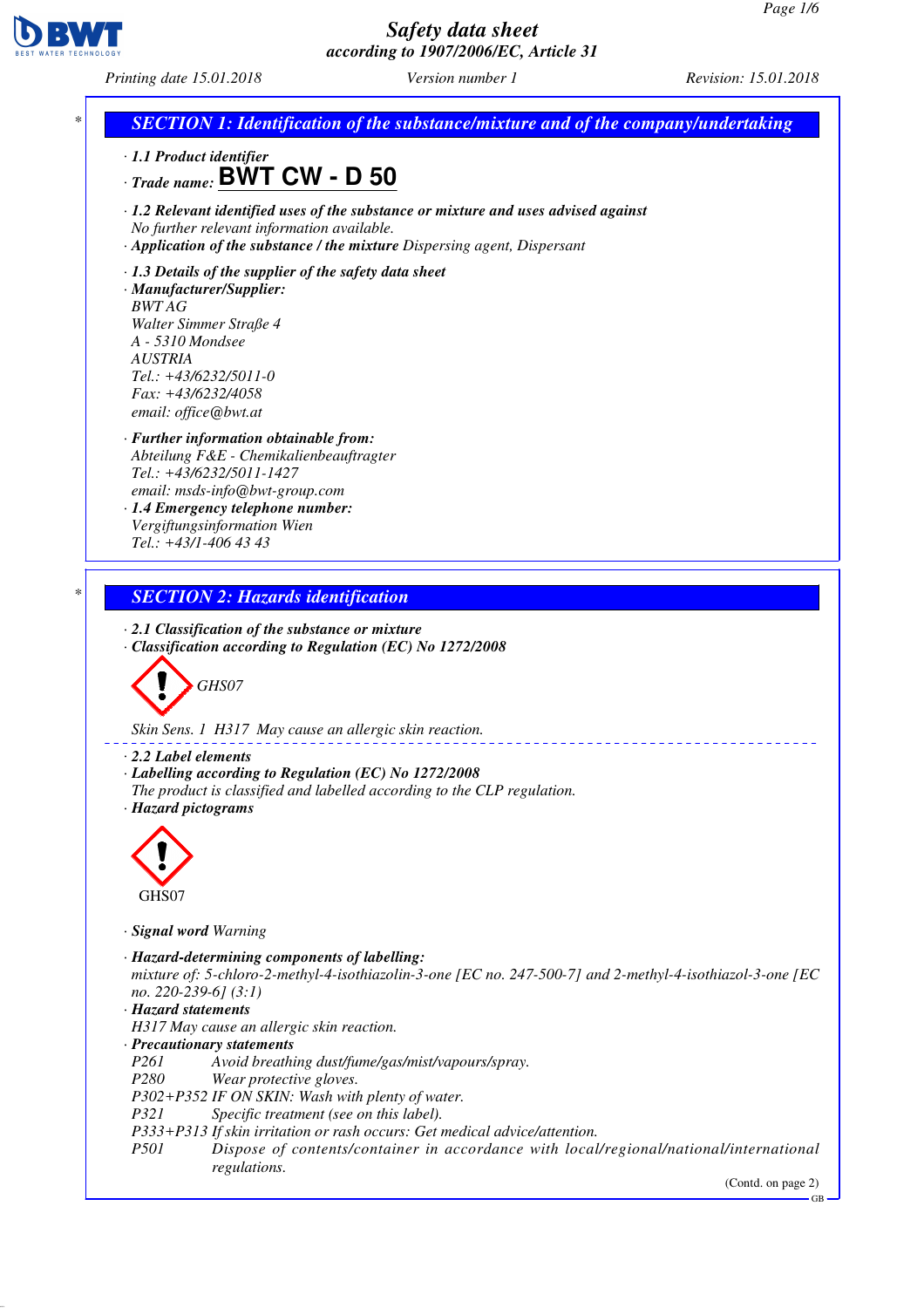

*Printing date 15.01.2018 Version number 1 Revision: 15.01.2018*

# *Trade name:* **BWT CW - D 50**

- *· 2.3 Other hazards*
- *· Results of PBT and vPvB assessment*
- *· PBT: Not applicable.*
- *· vPvB: Not applicable.*

### *\* SECTION 3: Composition/information on ingredients*

*· 3.2 Chemical characterisation: Mixtures*

*· Description: Mixture of substances listed below with nonhazardous additions.*

#### *· Dangerous components:*

*55965-84-9 mixture of: 5-chloro-2-methyl-4-isothiazolin-3-one [EC no. 247-500-7] and 2-methyl-4-isothiazol-3-one [EC no. 220-239-6] (3:1) Acute Tox. 3, H301; Acute Tox. 3, H311; Acute Tox. 3, H331 Skin Corr. 1B, H314 Aquatic Acute 1, H400; Aquatic Chronic 1, H410 Skin Sens. 1, H317 ≤2.5%*

*· Additional information: For the wording of the listed hazard phrases refer to section 16.*

### *SECTION 4: First aid measures*

- *· 4.1 Description of first aid measures*
- *· General information: Immediately remove any clothing soiled by the product.*
- *· After inhalation: Supply fresh air; consult doctor in case of complaints.*
- *· After skin contact: Immediately wash with water and soap and rinse thoroughly.*
- *· After eye contact:*
- *Rinse opened eye for several minutes under running water.*
- *Seek medical treatment.*
- *· After swallowing:*
- *Rinse out mouth and then drink plenty of water.*
- *Call a doctor immediately. · 4.2 Most important symptoms and effects, both acute and delayed No further relevant information available.*
- *· 4.3 Indication of any immediate medical attention and special treatment needed*

*No further relevant information available.*

#### *SECTION 5: Firefighting measures*

- *· 5.1 Extinguishing media*
- *· Suitable extinguishing agents:*
- *CO2, powder or water spray. Fight larger fires with water spray or alcohol resistant foam.*
- *· 5.2 Special hazards arising from the substance or mixture No further relevant information available.*
- *· 5.3 Advice for firefighters*
- *· Protective equipment: No special measures required.*

## *SECTION 6: Accidental release measures*

- *· 6.1 Personal precautions, protective equipment and emergency procedures Use respiratory protective device against the effects of fumes/dust/aerosol. Ensure adequate ventilation*
- *Wear protective clothing.*
- *· 6.2 Environmental precautions:*
- *Do not allow to enter sewers/ surface or ground water.*
- *Inform respective authorities in case of seepage into water course or sewage system.*
- *· 6.3 Methods and material for containment and cleaning up:*
- *Absorb with liquid-binding material (sand, diatomite, acid binders, universal binders, sawdust).*

(Contd. on page 3)

#### (Contd. of page 1)

GB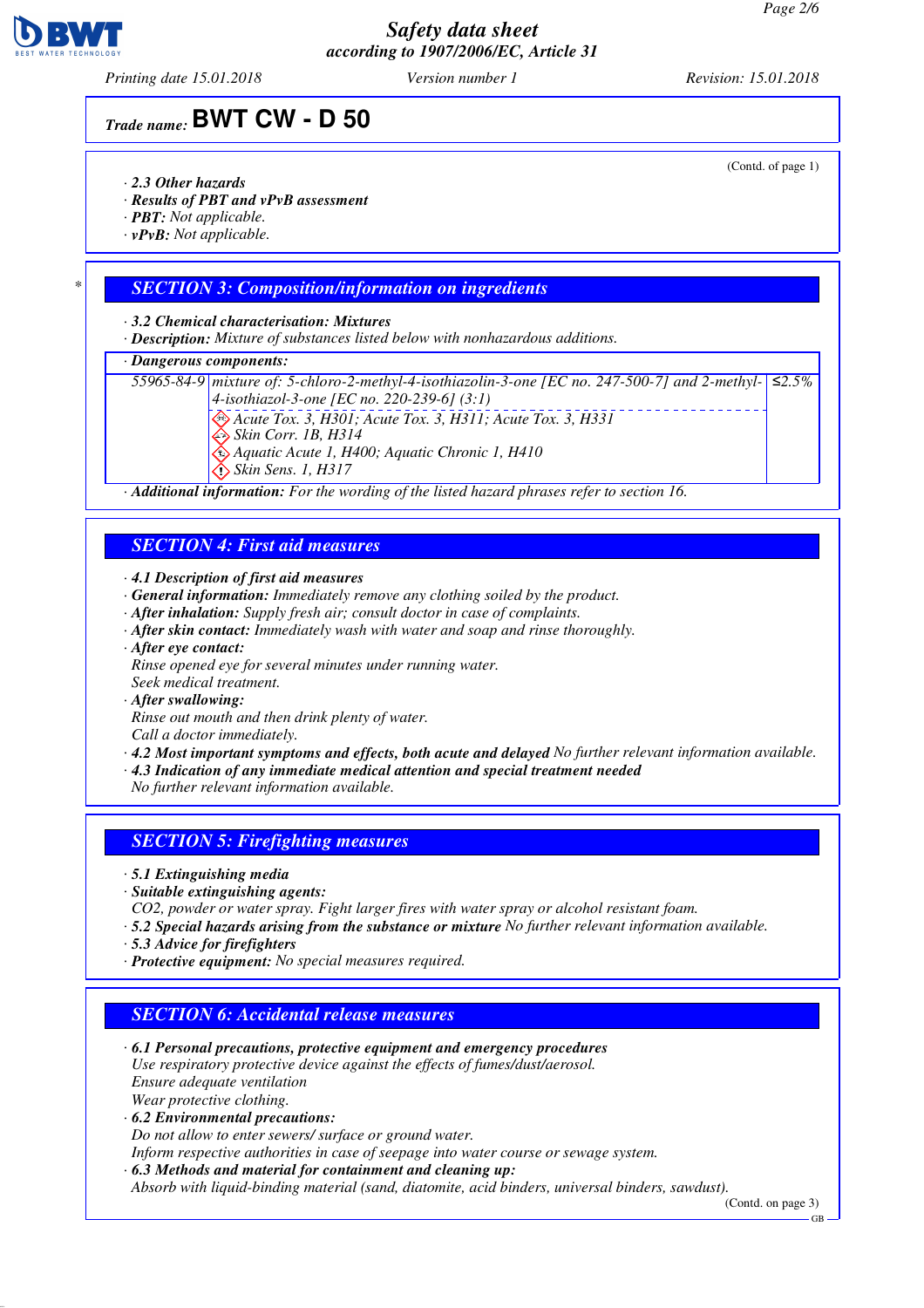

*Printing date 15.01.2018 Version number 1 Revision: 15.01.2018*

# *Trade name:* **BWT CW - D 50**

#### *Ensure adequate ventilation.*

- *· 6.4 Reference to other sections*
- *See Section 7 for information on safe handling.*
- *See Section 8 for information on personal protection equipment.*
- *See Section 13 for disposal information.*

## *SECTION 7: Handling and storage*

- *· 7.1 Precautions for safe handling Ensure good ventilation/exhaustion at the workplace. Prevent formation of aerosols.*
- *· Information about fire and explosion protection: No special measures required. The product is not flammable.*
- *· 7.2 Conditions for safe storage, including any incompatibilities*
- *· Storage:*
- *· Requirements to be met by storerooms and receptacles: No special requirements.*
- *· Information about storage in one common storage facility: Not required.*
- *· Further information about storage conditions: Keep container tightly sealed.*
- *Protect from frost.*
- *Protect from heat and direct sunlight.*
- *· Storage class: 12*
- *· 7.3 Specific end use(s) No further relevant information available.*

#### *SECTION 8: Exposure controls/personal protection*

- *· Additional information about design of technical facilities: No further data; see item 7.*
- *· 8.1 Control parameters*
- *· Ingredients with limit values that require monitoring at the workplace:*

*The product does not contain any relevant quantities of materials with critical values that have to be monitored at the workplace.*

- *· Additional information: The lists valid during the making were used as basis.*
- *· 8.2 Exposure controls*
- *· Personal protective equipment:*
- *· General protective and hygienic measures: Immediately remove all soiled and contaminated clothing Wash hands before breaks and at the end of work.*
- *· Respiratory protection: Use suitable respiratory protective device only when aerosol or mist is formed. Filter A/P2*
- *· Protection of hands:*



*Protective gloves*

- *· Material of gloves Rubber gloves*
- *· Penetration time of glove material*
- *The exact break through time has to be found out by the manufacturer of the protective gloves and has to be observed.*
- *· Eye protection: Goggles recommended during refilling*
- *· Body protection:*
- *Light weight protective clothing*

(Contd. on page 4)

(Contd. of page 2)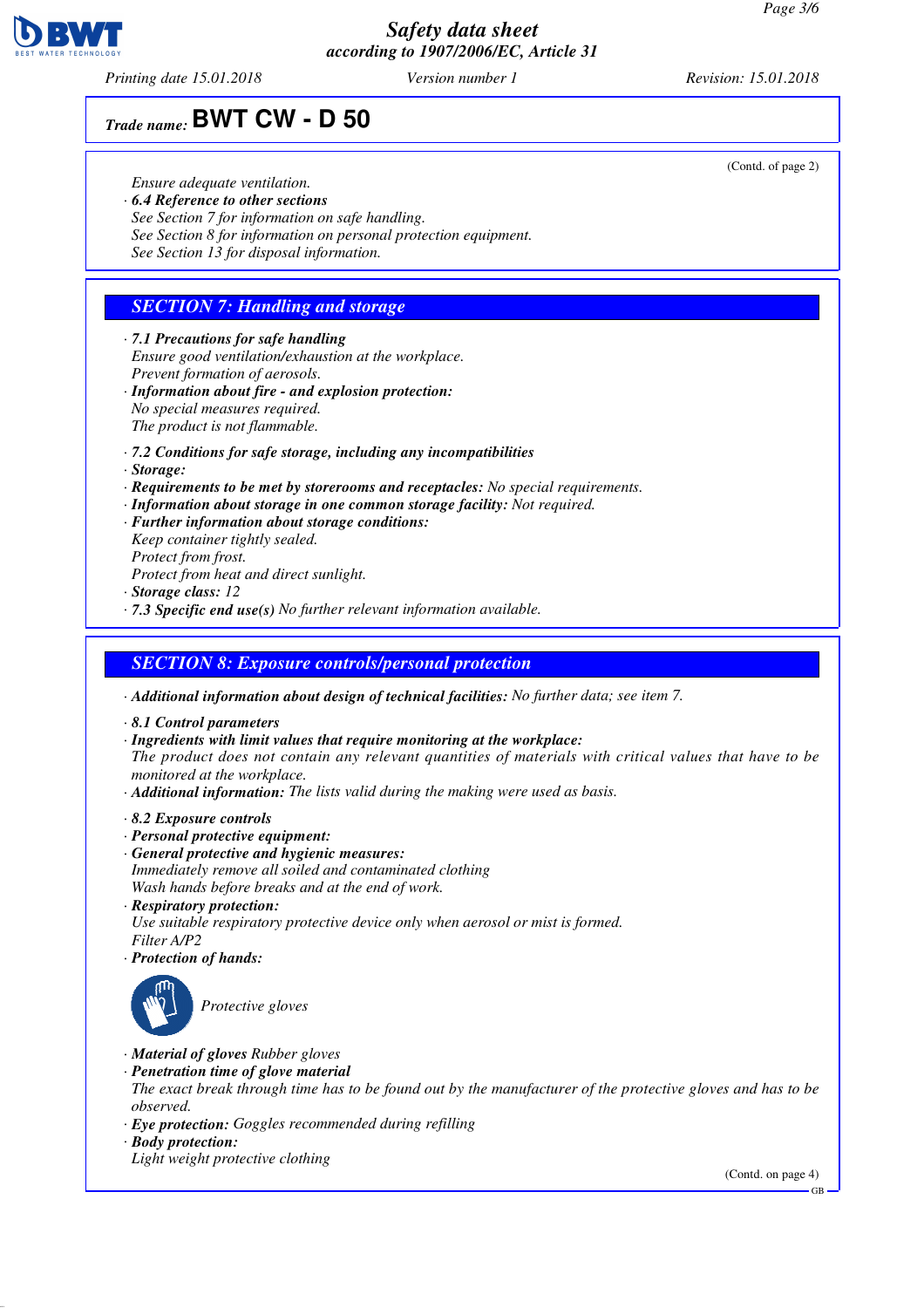

*Printing date 15.01.2018 Version number 1 Revision: 15.01.2018*

# *Trade name:* **BWT CW - D 50**

*Boots*

(Contd. of page 3)

| <b>SECTION 9: Physical and chemical properties</b>          |                                               |
|-------------------------------------------------------------|-----------------------------------------------|
| · 9.1 Information on basic physical and chemical properties |                                               |
| · General Information                                       |                                               |
| $\cdot$ Appearance:                                         |                                               |
| Form:                                                       | Fluid                                         |
| Colour:                                                     | Light yellow                                  |
| · Odour:                                                    | <b>Odourless</b>                              |
| · Odour threshold:                                          | Not determined.                               |
| $\cdot$ pH-value at 20 $\degree$ C:                         | $3.4 - 3.8$                                   |
| $\cdot$ Change in condition                                 |                                               |
| <b>Melting point/freezing point:</b>                        | Undetermined.                                 |
| Initial boiling point and boiling range: $100 °C$           |                                               |
| · Flash point:                                              | Not applicable.                               |
| · Decomposition temperature:                                | Not determined.                               |
| · Auto-ignition temperature:                                | Product is not selfigniting.                  |
| · Explosive properties:                                     | Product does not present an explosion hazard. |
| · Explosion limits:                                         |                                               |
| Lower:                                                      | Not determined.                               |
| <b>Upper:</b>                                               | Not determined.                               |
| $\cdot$ Vapour pressure at 20 °C:                           | $23$ $hPa$                                    |
| $\cdot$ Density at 20 °C:                                   | $1.05 - 1.11$ g/cm <sup>3</sup>               |
| · Relative density                                          | Not determined.                               |
| · Vapour density                                            | Not determined.                               |
| $\cdot$ Evaporation rate                                    | Not determined.                               |
| · Solubility in / Miscibility with                          |                                               |
| water:                                                      | Not miscible or difficult to mix.             |
| · Partition coefficient: n-octanol/water:                   | Not determined.                               |
| · Viscosity:                                                |                                               |
| Dynamic:                                                    | Not determined.                               |
| Kinematic:                                                  | Not determined.                               |
| · Solvent content:                                          |                                               |
| <b>Organic solvents:</b>                                    | $0.0\%$                                       |
| $\cdot$ 9.2 Other information                               | No further relevant information available.    |

## *SECTION 10: Stability and reactivity*

*· 10.1 Reactivity No further relevant information available.*

*· 10.2 Chemical stability*

- *· Thermal decomposition / conditions to be avoided: No decomposition if used according to specifications.*
- *· 10.3 Possibility of hazardous reactions No dangerous reactions known.*
- *· 10.4 Conditions to avoid T > 60°C*
- *· 10.5 Incompatible materials: No further relevant information available.*
- *· 10.6 Hazardous decomposition products: No dangerous decomposition products known.*

(Contd. on page 5)

GB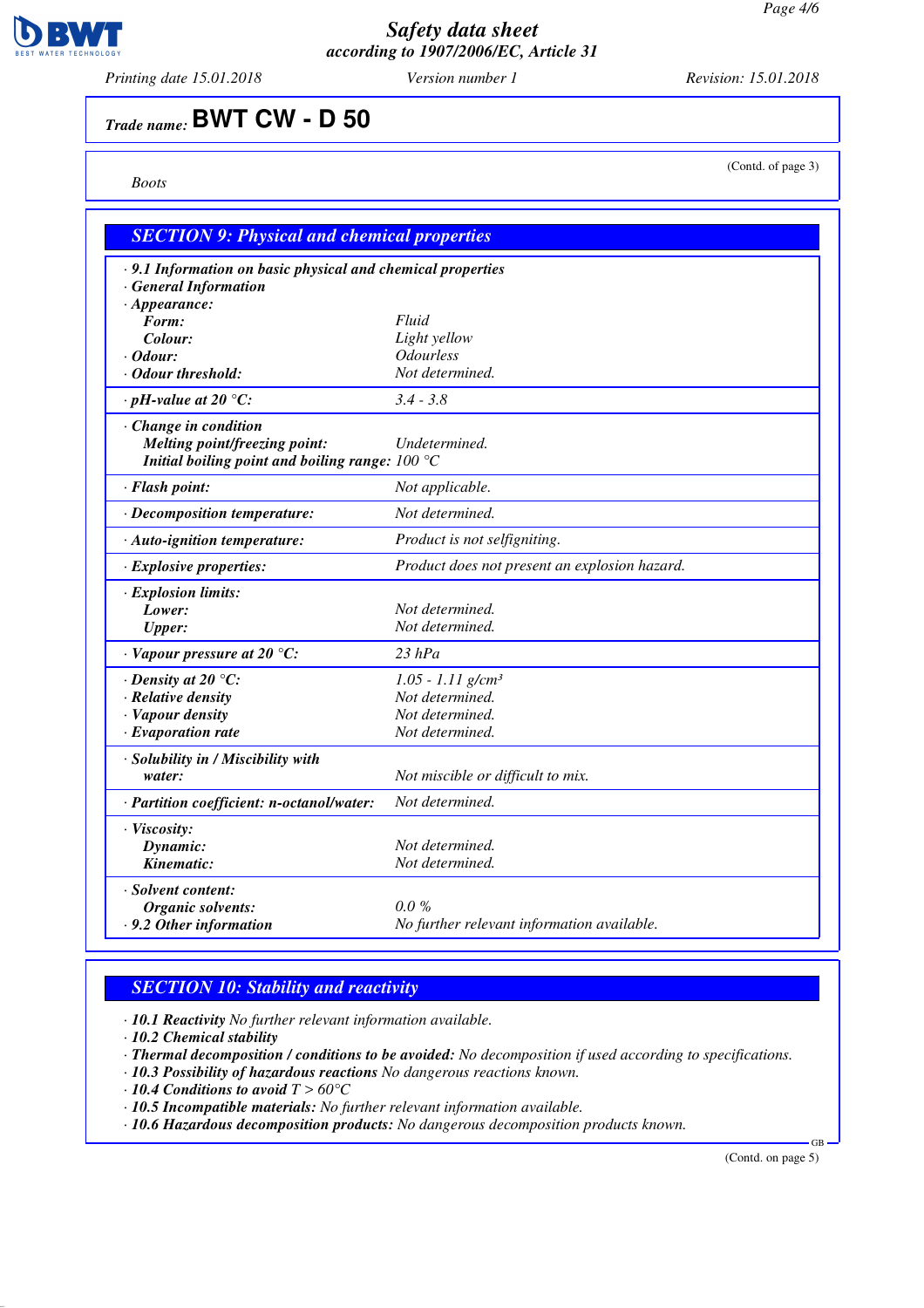

*Printing date 15.01.2018 Version number 1 Revision: 15.01.2018*

# *Trade name:* **BWT CW - D 50**

(Contd. of page 4)

#### *SECTION 11: Toxicological information*

- *· 11.1 Information on toxicological effects*
- *· Acute toxicity Based on available data, the classification criteria are not met.*
- *· Primary irritant effect:*
- *· Skin corrosion/irritation Based on available data, the classification criteria are not met.*
- *· Serious eye damage/irritation Based on available data, the classification criteria are not met.*
- *· Respiratory or skin sensitisation*
- *May cause an allergic skin reaction.*
- *· CMR effects (carcinogenity, mutagenicity and toxicity for reproduction)*
- *· Germ cell mutagenicity Based on available data, the classification criteria are not met.*
- *· Carcinogenicity Based on available data, the classification criteria are not met.*
- *· Reproductive toxicity Based on available data, the classification criteria are not met.*
- *· STOT-single exposure Based on available data, the classification criteria are not met.*
- *· STOT-repeated exposure Based on available data, the classification criteria are not met.*
- *· Aspiration hazard Based on available data, the classification criteria are not met.*

#### *SECTION 12: Ecological information*

- *· 12.1 Toxicity*
- *· Aquatic toxicity: No further relevant information available.*
- *· 12.2 Persistence and degradability No further relevant information available.*
- *· 12.3 Bioaccumulative potential No further relevant information available.*
- *· 12.4 Mobility in soil No further relevant information available.*
- *· Additional ecological information:*
- *· General notes:*

*Water hazard class 1 (German Regulation) (Self-assessment): slightly hazardous for water*

*Do not allow undiluted product or large quantities of it to reach ground water, water course or sewage system.*

- *· 12.5 Results of PBT and vPvB assessment*
- *· PBT: Not applicable.*
- *· vPvB: Not applicable.*
- *· 12.6 Other adverse effects No further relevant information available.*

#### *SECTION 13: Disposal considerations*

*· 13.1 Waste treatment methods*

*· Recommendation*

*Must not be disposed together with household garbage. Do not allow product to reach sewage system.*

*· European waste catalogue*

*16 10 02 aqueous liquid wastes other than those mentioned in 16 10 01*

*· Uncleaned packaging:*

*· Recommendation: Disposal must be made according to official regulations.*

| $\cdot$ 14.1 UN-Number               |      |  |
|--------------------------------------|------|--|
| ADN, IMDG, IATA                      | Void |  |
| $\cdot$ 14.2 UN proper shipping name |      |  |
| · ADR, ADN, IMDG, IATA               | Void |  |